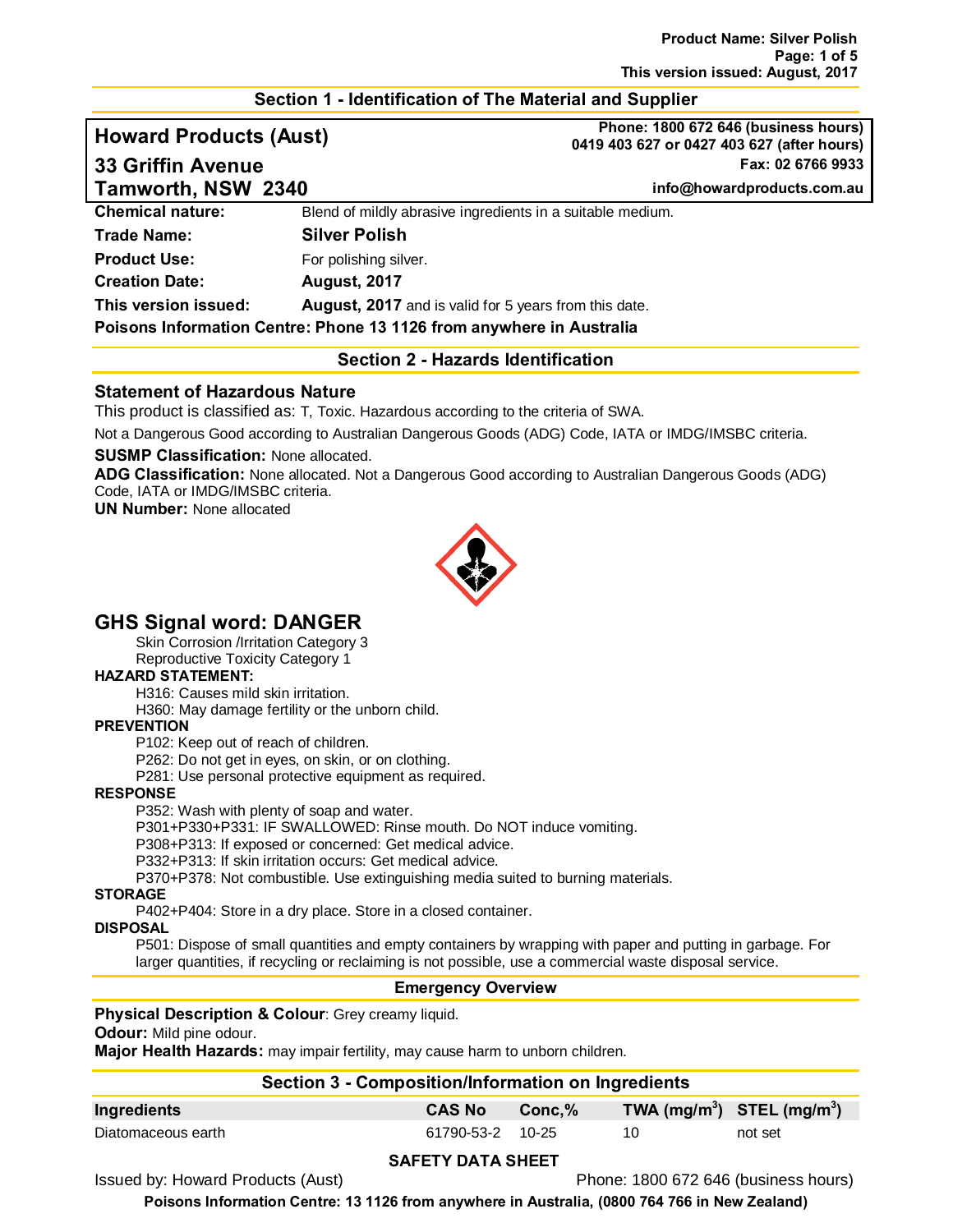|                                            |            |          |         | Page: 2 of 5                      |  |
|--------------------------------------------|------------|----------|---------|-----------------------------------|--|
|                                            |            |          |         | This version issued: August, 2017 |  |
| <b>Bentonite</b>                           | 1302-78-9  | $1 - 10$ | not set | not set                           |  |
| Coconut oil                                | 8001-31-8  | $1 - 10$ | not set | not set                           |  |
| Pine oil                                   | 8002-09-3  | $1 - 10$ | not set | not set                           |  |
| Borates, tetra, sodium salts, pentahydrate | 12179-04-3 | $1 - 10$ |         | not set                           |  |

**Product Name: Silver Polish**

This is a commercial product whose exact ratio of components may vary slightly. Minor quantities of other non hazardous ingredients are also possible.

The SWA TWA exposure value is the average airborne concentration of a particular substance when calculated over a normal 8 hour working day for a 5 day working week. The STEL (Short Term Exposure Limit) is an exposure value that may be equalled (but should not be exceeded) for no longer than 15 minutes and should not be repeated more than 4 times per day. There should be at least 60 minutes between successive exposures at the STEL. The term "peak "is used when the TWA limit, because of the rapid action of the substance, should never be exceeded, even briefly.

# **Section 4 - First Aid Measures**

# **General Information:**

You should call The Poisons Information Centre if you feel that you may have been poisoned, burned or irritated by this product. The number is 13 1126 from anywhere in Australia (0800 764 766 in New Zealand) and is available at all times. Have this SDS with you when you call.

**Inhalation:** First aid is not generally required. If in doubt, contact a Poisons Information Centre or a doctor.

**Skin Contact:** Wash gently and thoroughly with water (use non-abrasive soap if necessary) for 10 minutes or until chemical is removed. If irritation persists, repeat flushing and obtain medical advice.

**Eye Contact:** No effects expected. If irritation does occur, flush contaminated eye(s) with lukewarm, gently flowing water for 5 minutes or until the product is removed. Obtain medical advice if irritation becomes painful or lasts more than a few minutes. Take special care if exposed person is wearing contact lenses.

**Ingestion:** If product is swallowed or gets in mouth, do NOT induce vomiting; wash mouth with water and give some water to drink. If symptoms develop, or if in doubt contact a Poisons Information Centre or a doctor.

# **Section 5 - Fire Fighting Measures**

**Fire and Explosion Hazards**: The major hazard in fires is usually inhalation of heated and toxic or oxygen deficient (or both), fire gases. There is no risk of an explosion from this product under normal circumstances if it is involved in a fire.

Only small quantities of decomposition products are expected from this product at temperatures normally achieved in a fire.

Fire decomposition products from this product are likely to be irritating if inhaled.

**Extinguishing Media:** Not combustible. Use extinguishing media suited to burning materials.

**Fire Fighting:** If a significant quantity of this product is involved in a fire, call the fire brigade.

| Flash point:                     | No data  |
|----------------------------------|----------|
| <b>Upper Flammability Limit:</b> | No data. |
| <b>Lower Flammability Limit:</b> | No data. |
| <b>Autoignition temperature:</b> | No data. |
| <b>Flammability Class:</b>       | No data. |
|                                  |          |

**Section 6 - Accidental Release Measures**

**Accidental release:** This product is sold in small packages, and the accidental release from one of these is not usually a cause for concern. For minor spills, clean up, rinsing to sewer and put empty container in garbage. Although no special protective clothing is normally necessary because of occasional minor contact with this product, it is good practice to wear impermeable gloves when handling chemical products. In the event of a major spill, prevent spillage from entering drains or water courses and call emergency services.

# **Section 7 - Handling and Storage**

**Handling:** Keep exposure to this product to a minimum, and minimise the quantities kept in work areas. Check Section 8 of this SDS for details of personal protective measures, and make sure that those measures are followed. The measures detailed below under "Storage" should be followed during handling in order to minimise risks to persons using the product in the workplace. Also, avoid contact or contamination of product with incompatible materials listed in Section 10.

**Storage:** Store packages of this product in a cool place. Keep containers dry and away from water. Make sure that the product does not come into contact with substances listed under "Incompatibilities" in Section 10. Some liquid preparations settle or separate on standing and may require stirring before use. Check packaging - there may be further storage instructions on the label.

# **SAFETY DATA SHEET**

Issued by: Howard Products (Aust) Phone: 1800 672 646 (business hours) **Poisons Information Centre: 13 1126 from anywhere in Australia, (0800 764 766 in New Zealand)**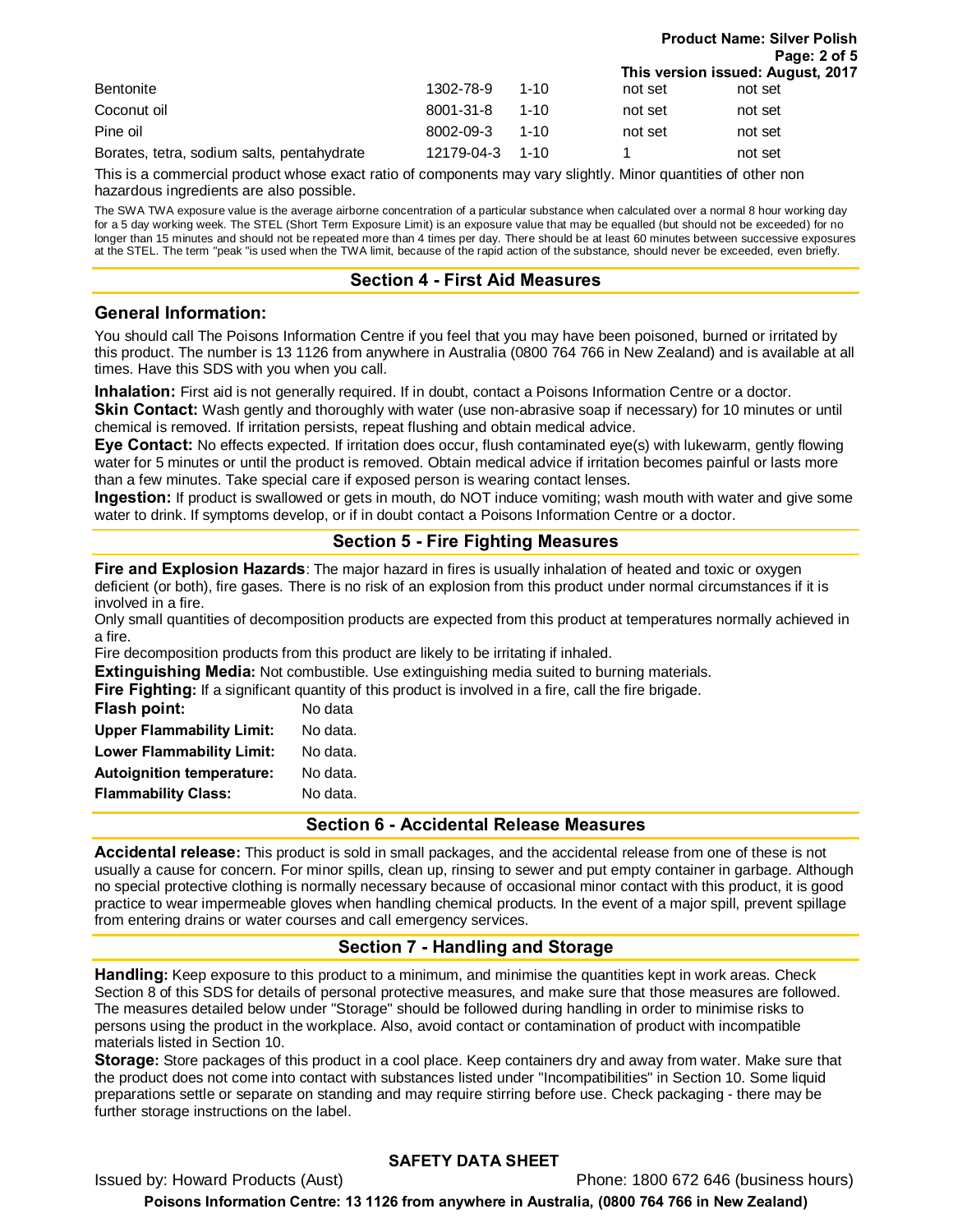# **Section 8 - Exposure Controls and Personal Protection**

The following Australian Standards will provide general advice regarding safety clothing and equipment:

Respiratory equipment: **AS/NZS 1715**, Protective Gloves: **AS 2161**, Occupational Protective Clothing: AS/NZS 4501 set 2008, Industrial Eye Protection: **AS1336** and **AS/NZS 1337**, Occupational Protective Footwear: **AS/NZS2210**.

**SWA Exposure Limits TWA (mg/m3**

**) STEL (mg/m3 )**

Diatomaceous earth 10 and 50 not set

Borates, tetra, sodium salts, pentahydrate 1not set

No special equipment is usually needed when occasionally handling small quantities. The following instructions are for bulk handling or where regular exposure in an occupational setting occurs without proper containment systems. **Ventilation:** No special ventilation requirements are normally necessary for this product. However make sure that the work environment remains clean and that vapours and mists are minimised.

**Eye Protection:** Eye protection such as protective glasses or goggles is recommended when this product is being used.

**Skin Protection:** You should avoid contact even with mild skin irritants. Therefore you should wear suitable impervious elbow-length gloves and facial protection when handling this product for lengthy periods. See below for suitable material types.

**Protective Material Types:** There is no specific recommendation for any particular protective material type. **Respirator:** Usually, no respirator is necessary when using this product. However, if you have any doubts consult the Australian Standard mentioned above.

Safety deluge showers should, if practical, be provided near to where this product is being handled commercially.

#### **Section 9 - Physical and Chemical Properties:**

| <b>Physical Description &amp; colour:</b> | Grey creamy liquid.                              |
|-------------------------------------------|--------------------------------------------------|
| Odour:                                    | Mild pine odour.                                 |
| <b>Boiling Point:</b>                     | $> 93^{\circ}$ C at 100kPa                       |
| <b>Freezing/Melting Point:</b>            | No specific data. Liquid at normal temperatures. |
| <b>Volatiles:</b>                         | No data.                                         |
| <b>Vapour Pressure:</b>                   | No data.                                         |
| <b>Vapour Density:</b>                    | ا>                                               |
| <b>Specific Gravity:</b>                  | 1.115                                            |
| <b>Water Solubility:</b>                  | Some, but not all ingredients are soluble.       |
| pH:                                       | No data.                                         |
| <b>Volatility:</b>                        | No data.                                         |
| <b>Odour Threshold:</b>                   | No data.                                         |
| <b>Evaporation Rate:</b>                  | No data.                                         |
| <b>Coeff Oil/water Distribution:</b>      | No data                                          |
| <b>Autoignition temp:</b>                 | No data.                                         |

# **Section 10 - Stability and Reactivity**

**Reactivity:** This product is unlikely to react or decompose under normal storage conditions. However, if you have any doubts, contact the supplier for advice on shelf life properties.

**Conditions to Avoid:** This product should be kept in a cool place, preferably below 30°C. Containers should be kept dry.

**Incompatibilities:** No particular Incompatibilities.

**Fire Decomposition:** Only small quantities of decomposition products are expected from this product at temperatures normally achieved in a fire. Combustion forms carbon dioxide, and if incomplete, carbon monoxide and possibly smoke. Water is also formed. Carbon monoxide poisoning produces headache, weakness, nausea, dizziness, confusion, dimness of vision, disturbance of judgment, and unconsciousness followed by coma and death. **Polymerisation:** This product will not undergo polymerisation reactions.

# **Section 11 - Toxicological Information**

# **Local Effects:**

**Target Organs:** There is no data to hand indicating any particular target organs.

Borates, Tetra, Sodium Salts, Pentahydrate is a SWA Class 2 Reproductive risk, may impair fertility.

# **SAFETY DATA SHEET**

Issued by: Howard Products (Aust) Phone: 1800 672 646 (business hours)

**Poisons Information Centre: 13 1126 from anywhere in Australia, (0800 764 766 in New Zealand)**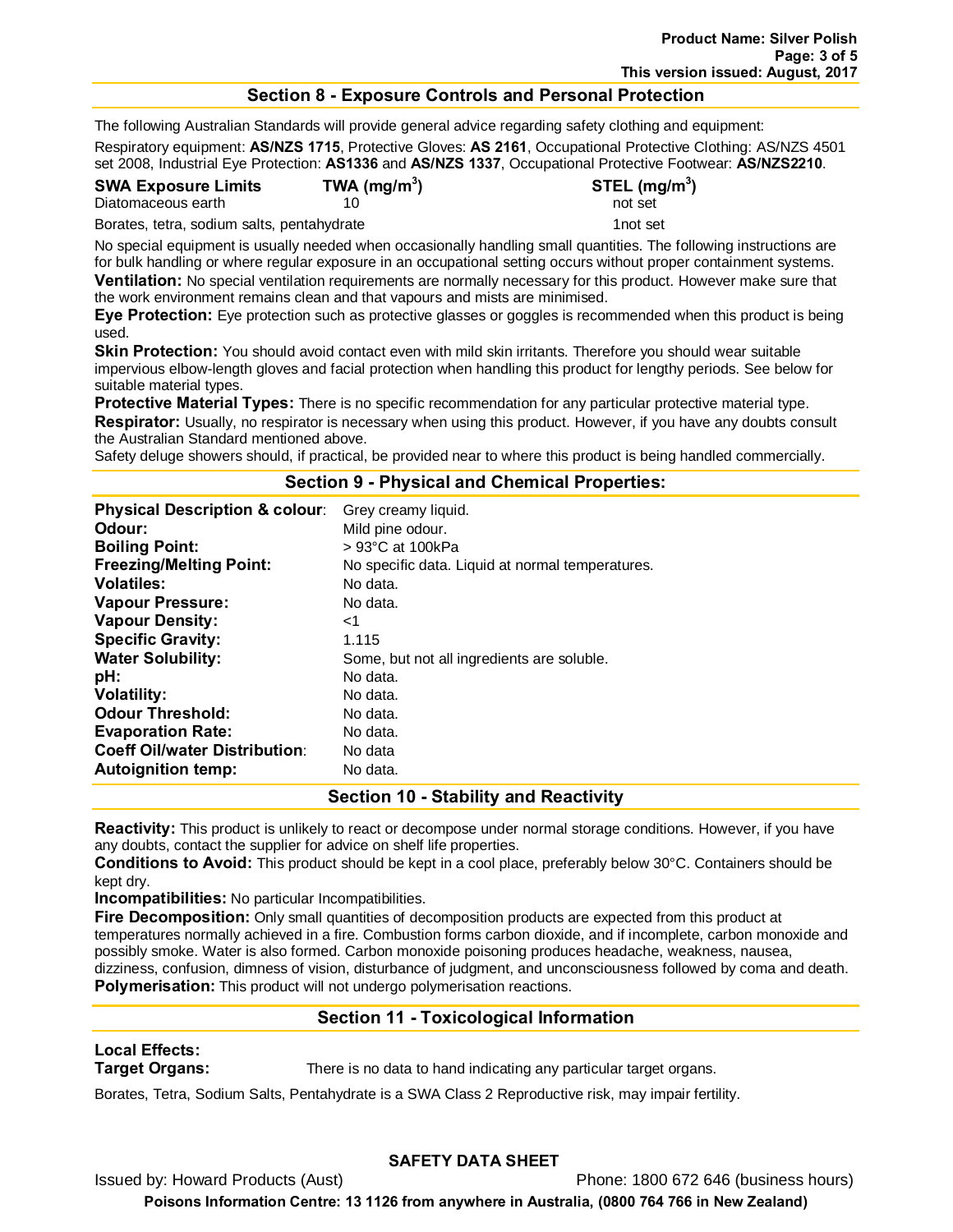#### **Classification of Hazardous Ingredients**

#### Ingredient **Risk Phrases**

Borates, Tetra, Sodium Salts, Pentahydrate Conc>=6.5%: T; R60; R61

Reproductive toxicity . category 1B

#### **Potential Health Effects**

# **Inhalation:**

**Short Term Exposure:** Available data indicates that this product is not harmful. In addition product is unlikely to cause any discomfort or irritation.

**Long Term Exposure:** No data for health effects associated with long term inhalation.

### **Skin Contact:**

**Short Term Exposure:** Available data indicates that this product is not harmful. It should present no hazards in normal use. However product is believed to be mildly irritating, but is unlikely to cause anything more than mild transient discomfort.

**Long Term Exposure:** No data for health effects associated with long term skin exposure.

# **Eye Contact:**

**Short Term Exposure:** This product may be irritating to eyes, but is unlikely to cause anything more than mild transient discomfort.

**Long Term Exposure:** No data for health effects associated with long term eye exposure.

#### **Ingestion:**

**Short Term Exposure:** Significant oral exposure is considered to be unlikely. Available data shows that this product is not harmful. However, this product may be irritating to mucous membranes but is unlikely to cause anything more than transient discomfort.

**Long Term Exposure:** No data for health effects associated with long term ingestion.

#### **Carcinogen Status:**

**SWA:** No significant ingredient is classified as carcinogenic by SWA.

**NTP:** No significant ingredient is classified as carcinogenic by NTP.

**IARC:** No significant ingredient is classified as carcinogenic by IARC.

# **Section 12 - Ecological Information**

Insufficient data to be sure of status.

# **Section 13 - Disposal Considerations**

**Disposal:** Dispose of small quantities and empty containers by wrapping with paper and putting in garbage. For larger quantities, if recycling or reclaiming is not possible, use a commercial waste disposal service.

# **Section 14 - Transport Information**

**UN Number:** This product is not classified as a Dangerous Good by ADG, IATA or IMDG/IMSBC criteria. No special transport conditions are necessary unless required by other regulations.

# **Section 15 - Regulatory Information**

**AICS:** All of the significant ingredients in this formulation are compliant with NICNAS regulations. The following ingredient: Pine oil, is mentioned in the SUSMP.

# **Section 16 - Other Information**

**This SDS contains only safety-related information. For other data see product literature.**

#### **Acronyms:**

| <b>ADG Code</b>     | Australian Code for the Transport of Dangerous Goods by Road and Rail $(7^{th}$ edition)                               |
|---------------------|------------------------------------------------------------------------------------------------------------------------|
| <b>AICS</b>         | Australian Inventory of Chemical Substances                                                                            |
| <b>SWA</b>          | Safe Work Australia, formerly ASCC and NOHSC                                                                           |
| <b>CAS number</b>   | <b>Chemical Abstracts Service Registry Number</b>                                                                      |
| <b>Hazchem Code</b> | Emergency action code of numbers and letters that provide information to emergency<br>services especially firefighters |
| <b>IARC</b>         | International Agency for Research on Cancer                                                                            |
| <b>NOS</b>          | Not otherwise specified                                                                                                |

# **SAFETY DATA SHEET**

Issued by: Howard Products (Aust) Phone: 1800 672 646 (business hours)

**Poisons Information Centre: 13 1126 from anywhere in Australia, (0800 764 766 in New Zealand)**